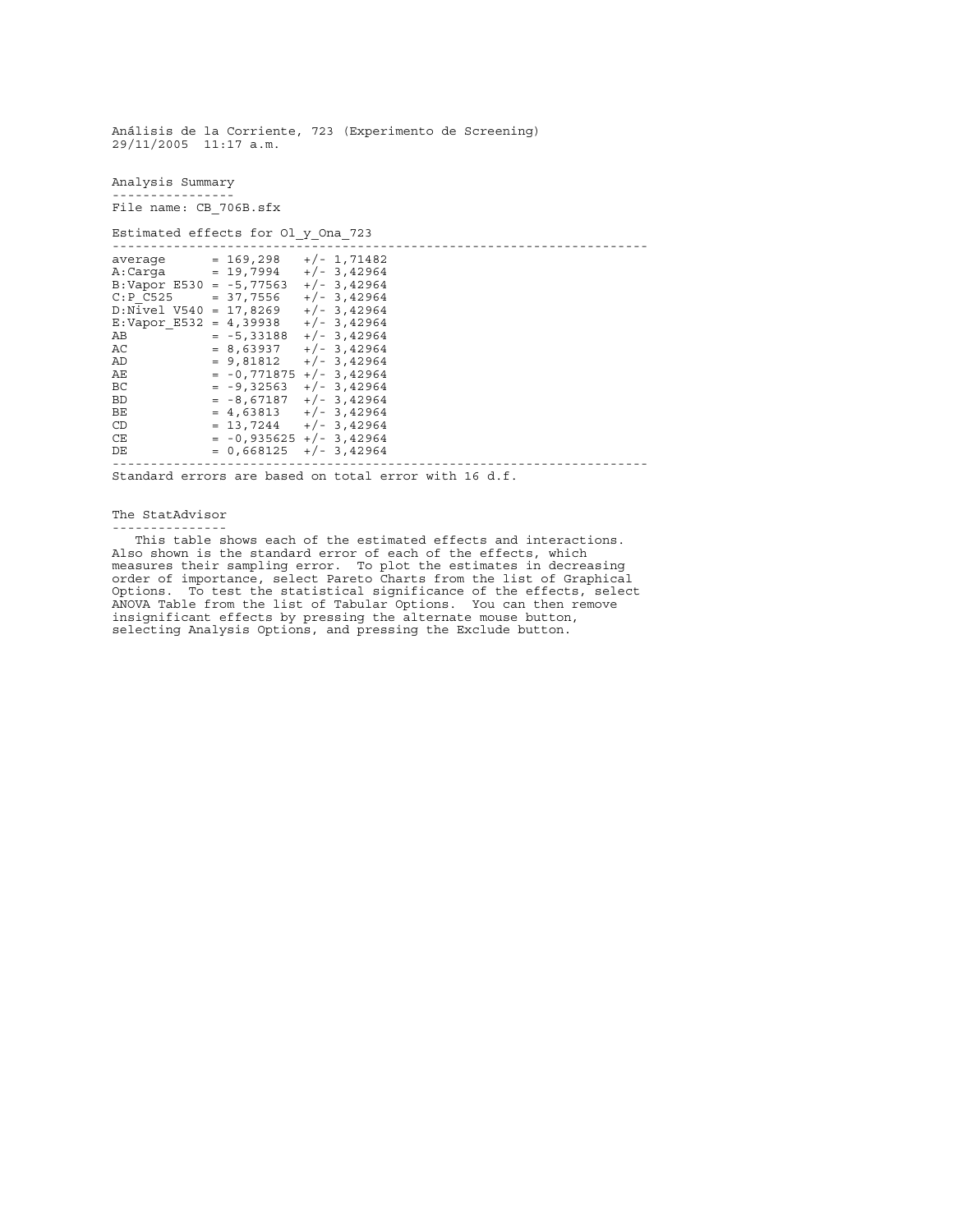Analysis of Variance for Ol\_y\_Ona\_723 -------------------------------------------------------------------------------- Source Sum of Squares Df Mean Square F-Ratio P-Value -------------------------------------------------------------------------------- A:Carga 3136,12 1 3136,12 33,33 0,0000 B:Vapor\_E530 266,863 1 266,863 2,84 0,1116 C:P C525 11403,9 1 11403,9 121,19 0,0000 D:Nivel\_V540 2542,38 1 2542,38 27,02 0,0001 E:Vapor E532 154,836 1 154,836 1,65 0,2179 AB 227,431 1 227,431 2,42 0,1396 AC 597,11 1 597,11 6,35 0,0228 AD 3,20 0,0113 AE 4,76633 1 4,76633 0,05 0,8248 BC 695,738 1 695,738 7,39 0,0152 BD 601,611 1 601,611 6,39 0,0224 BE 172,098 1 172,098 1,83 0,1951 CD 1506,87 1 1506,87 16,01 0,0010 CE 7,00315 1 7,00315 0,07 0,7885 DE 3,57113 1 3,57113 0,04 0,8480 10<br>
Total error 1501,611<br>
BE<br>
ECD 1506,87 1<br>
Total error 1505,59 1,998 1,83 0,0224<br>
CE 7,00315 1<br>
3,57113 1<br>
1506,87 1<br>
3,57113 1<br>
1505,59 16,01<br>
0,04 0,8480<br>
Total error 1505,59 16<br>
1505,59 16,01<br>
2007<br>
2016<br>
2016<br>
2016<br> -------------------------------------------------------------------------------- Total (corr.) 23597,1 31

R-squared = 93,6196 percent R-squared (adjusted for d.f.) = 87,6379 percent Standard Error of Est. = 9,70049 Mean absolute error = 5,08402 Durbin-Watson statistic = 2,53493 (P=0,0134) Lag 1 residual autocorrelation = -0,283755

The StatAdvisor

--------------- The ANOVA table partitions the variability in Ol\_y\_Ona\_723 into separate pieces for each of the effects. It then tests the statistical significance of each effect by comparing the mean square against an estimate of the experimental error. In this case, 8 effects have P-values less than 0,05, indicating that they are significantly different from zero at the 95,0% confidence level.

 The R-Squared statistic indicates that the model as fitted explains 93,6196% of the variability in Ol\_y\_Ona\_723. The adjusted R-squared statistic, which is more suitable for comparing models with different numbers of independent variables, is 87,6379%. The standard error of the estimate shows the standard deviation of the residuals to be 9,70049. The mean absolute error (MAE) of 5,08402 is the average value of the residuals. The Durbin-Watson (DW) statistic tests the residuals to determine if there is any significant correlation based on the order in which they occur in your data file. Since the P-value is less than 0.05, there is an indication of possible serial correlation. Plot the residuals versus row order to see if there is any pattern which can be seen.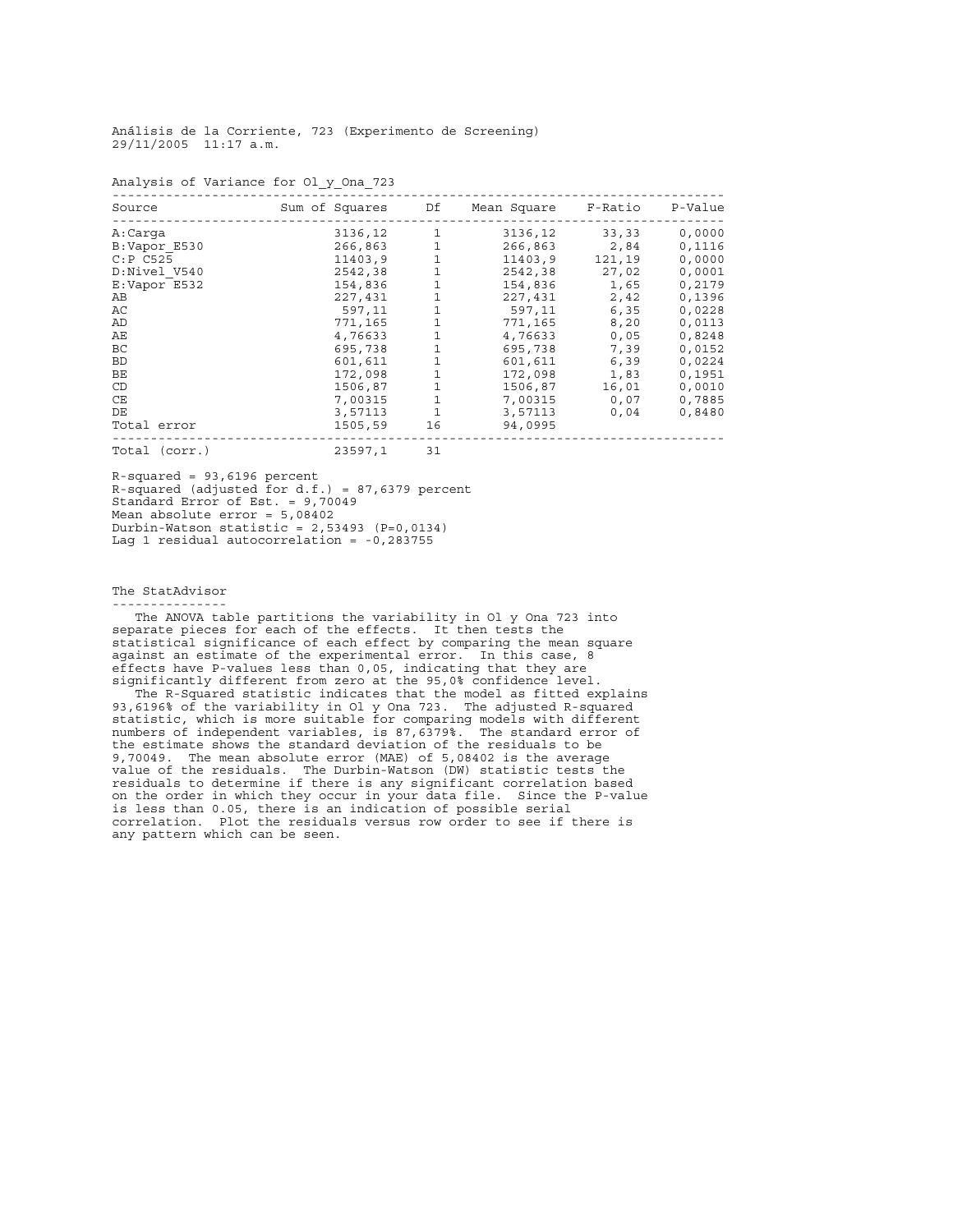|                                                                                                                                                                                                        | Regression coeffs. for Ol y Ona 723                                                                                                                                                                                                    |
|--------------------------------------------------------------------------------------------------------------------------------------------------------------------------------------------------------|----------------------------------------------------------------------------------------------------------------------------------------------------------------------------------------------------------------------------------------|
| constant<br>A:Carqa<br>$B:$ Vapor E530 = 0,360964<br>C: P <sub>C525</sub><br>$D:Nivel$ V540 = 4,70491<br>E:Vapor E532 = $-0,564506$<br>AВ<br>AC<br>AD<br>AЕ<br>BC<br><b>BD</b><br>BE<br>CD<br>CE<br>DE | $= -3192, 37$<br>$= 0,0265902$<br>$= 179, 15$<br>$= -0,00000304679$<br>$= 0,00246839$<br>$= 0,00040074$<br>$= -7,35119E-7$<br>$= -0,0373025$<br>$= -0,00495536$<br>$= 0,0000618417$<br>$= 3,92125$<br>$= -0,0062375$<br>$= 0,00063631$ |
|                                                                                                                                                                                                        |                                                                                                                                                                                                                                        |

The StatAdvisor

---------------

 This pane displays the regression equation which has been fitted to the data. The equation of the fitted model is

Ol\_y\_Ona\_723 = -3192,37 + 0,0265902\*Carga + 0,360964\*Vapor\_E530 + 179,15\*P\_C525 + 4,70491\*Nivel\_V540 - 0,564506\*Vapor\_E532 - 0,00000304679\*Carga\*Vapor\_E530 + 0,00246839\*Carga\*P\_C525 + 0,00040074\*Carga\*Nivel\_V540 - 7,35119E-7\*Carga\*Vapor\_E532 - 0,0373025\*Vapor\_E530\*P\_C525 - 0,00495536\*Vapor\_E530\*Nivel\_V540 + 0,0000618417\*Vapor\_E530\*Vapor\_E532 + 3,92125\*P\_C525\*Nivel\_V540 -0,0062375\*P\_C525\*Vapor\_E532 + 0,00063631\*Nivel\_V540\*Vapor\_E532

where the values of the variables are specified in their original units. To have STATGRAPHICS evaluate this function, select Predictions from the list of Tabular Options. To plot the function, select Response Plots from the list of Graphical Options.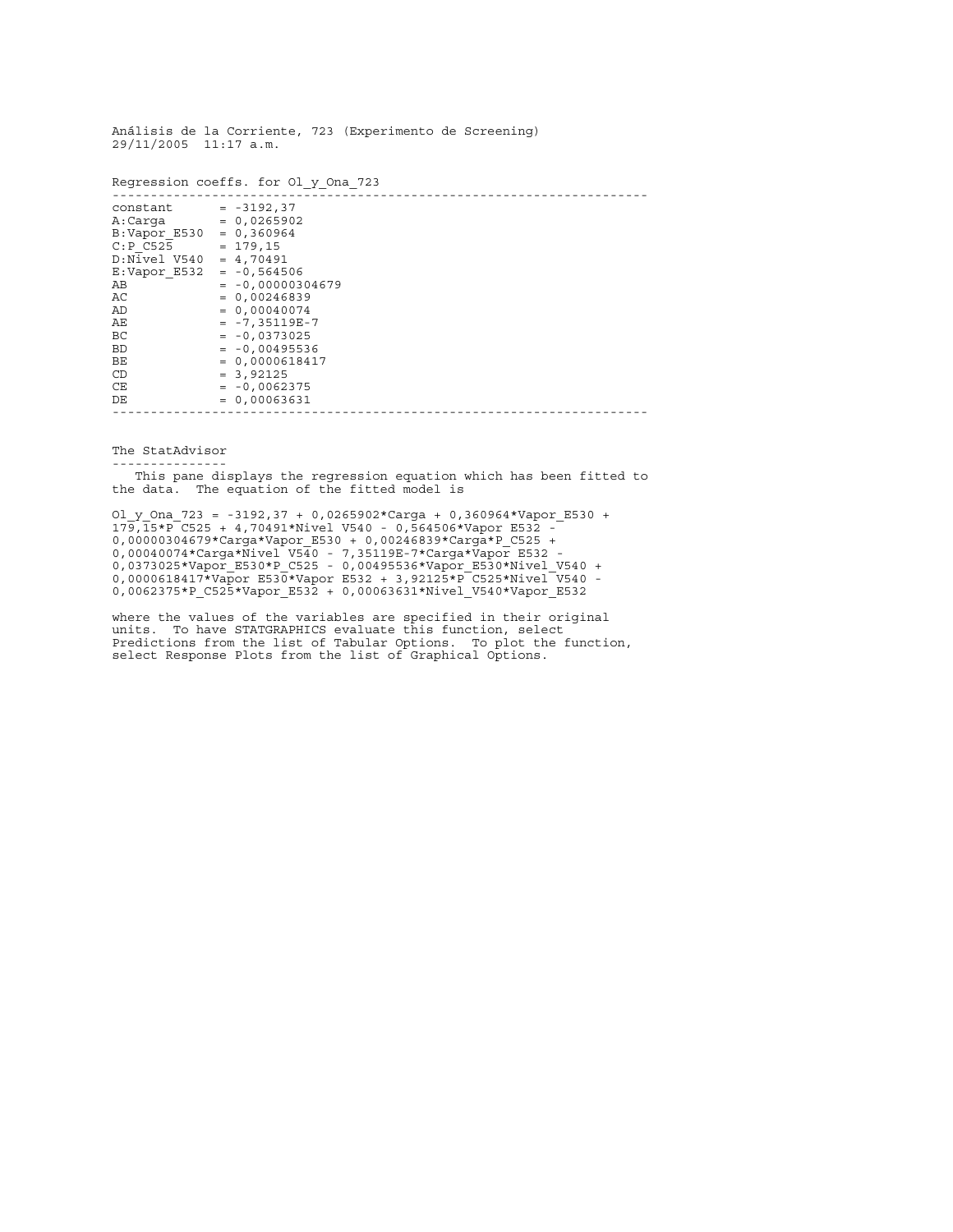| Row            | Observed<br>Value | Fitted<br>Value | Lower 95,0% CL Upper 95,0% CL<br>for Mean | for Mean |
|----------------|-------------------|-----------------|-------------------------------------------|----------|
| 1              | 138,45            | 138,521         | 123,98                                    | 153,062  |
| $\overline{2}$ | 151,15            | 145,966         | 131,425                                   | 160,507  |
| 3              | 143,9             | 151,436         | 136,895                                   | 165,977  |
| $\bf 4$        | 151,43            | 148,218         | 133,677                                   | 162,759  |
| 5              | 163,21            | 164,174         | 149,633                                   | 178,715  |
| 6              | 177,59            | 188,898         | 174,357                                   | 203,439  |
| 7              | 165,01            | 158,438         | 143,897                                   | 172,979  |
| 8              | 177,41            | 172,499         | 157,958                                   | 187,04   |
| 9              | 142,01            | 140,809         | 126,268                                   | 155,35   |
| 10             | 156,17            | 167,891         | 153,35                                    | 182,432  |
| 11             | 143,39            | 136,381         | 121,84                                    | 150,922  |
| 12             | 155,52            | 152,799         | 138,258                                   | 167,34   |
| 13             | 189,47            | 193,911         | 179,37                                    | 208,452  |
| 14             | 260,39            | 238,271         | 223,73                                    | 252,812  |
| 15             | 169,06            | 170,831         | 156,29                                    | 185,372  |
| 16             | 189,41            | 204,528         | 189,987                                   | 219,069  |
| 17             | 140,52            | 139,321         | 124,78                                    | 153,862  |
| 18             | 152,8             | 145,223         | 130,682                                   | 159,764  |
| 19             | 155,16            | 161,513         | 146,972                                   | 176,054  |
| 20             | 153,54            | 156,751         | 142,21                                    | 171,292  |
| 21             | 167,4             | 163,103         | 148,562                                   | 177,644  |
| 22             | 180,37            | 186,284         | 171,743                                   | 200,825  |
| 23             | 169,5             | 166,644         | 152,103                                   | 181,185  |
| 24             | 178,71            | 179,161         | 164,62                                    | 193,702  |
| 25             | 144,27            | 142,946         | 128,405                                   | 157,487  |
| 26             | 163,79            | 168,484         | 153,943                                   | 183,025  |
| 27             | 151,02            | 147,794         | 133,253                                   | 162,335  |
| 28             | 163,6             | 162,668         | 148,127                                   | 177,209  |
| 29             | 191,63            | 194,176         | 179,635                                   | 208,717  |
| 30             | 235,75            | 236,993         | 222,452                                   | 251,534  |
| 31             | 176,37            | 180,373         | 165,832                                   | 194,914  |
| 32             | 219,53            | 212,526         | 197,985                                   | 227,067  |
|                |                   |                 |                                           |          |

Estimation Results for Ol\_y\_Ona\_723

## The StatAdvisor

---------------

 This table contains information about values of Ol\_y\_Ona\_723 generated using the fitted model. The table includes: (1) the observed value of Ol\_y\_Ona\_723 (if any)

 (2) the predicted value of Ol\_y\_Ona\_723 using the fitted model (3) 95,0% confidence limits for the mean response

Each item corresponds to the values of the experimental factors in a specific row of your data file. To generate forecasts for additional combinations of the factors, add additional rows to the bottom of your data file. In each new row, enter values for the experimental factors but leave the cell for the response empty. When you return to this pane, forecasts will be added to the table for the new rows, but the model will be unaffected.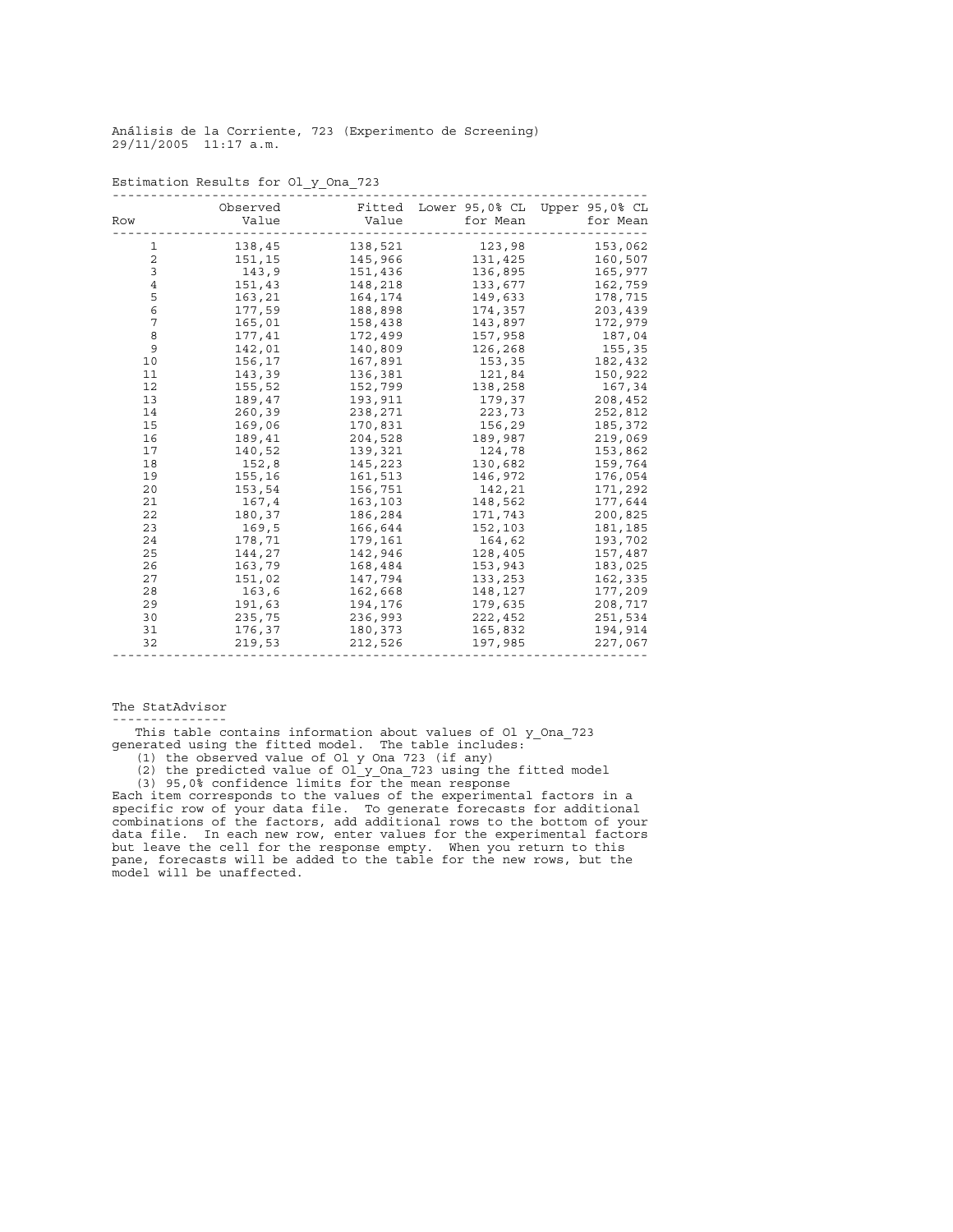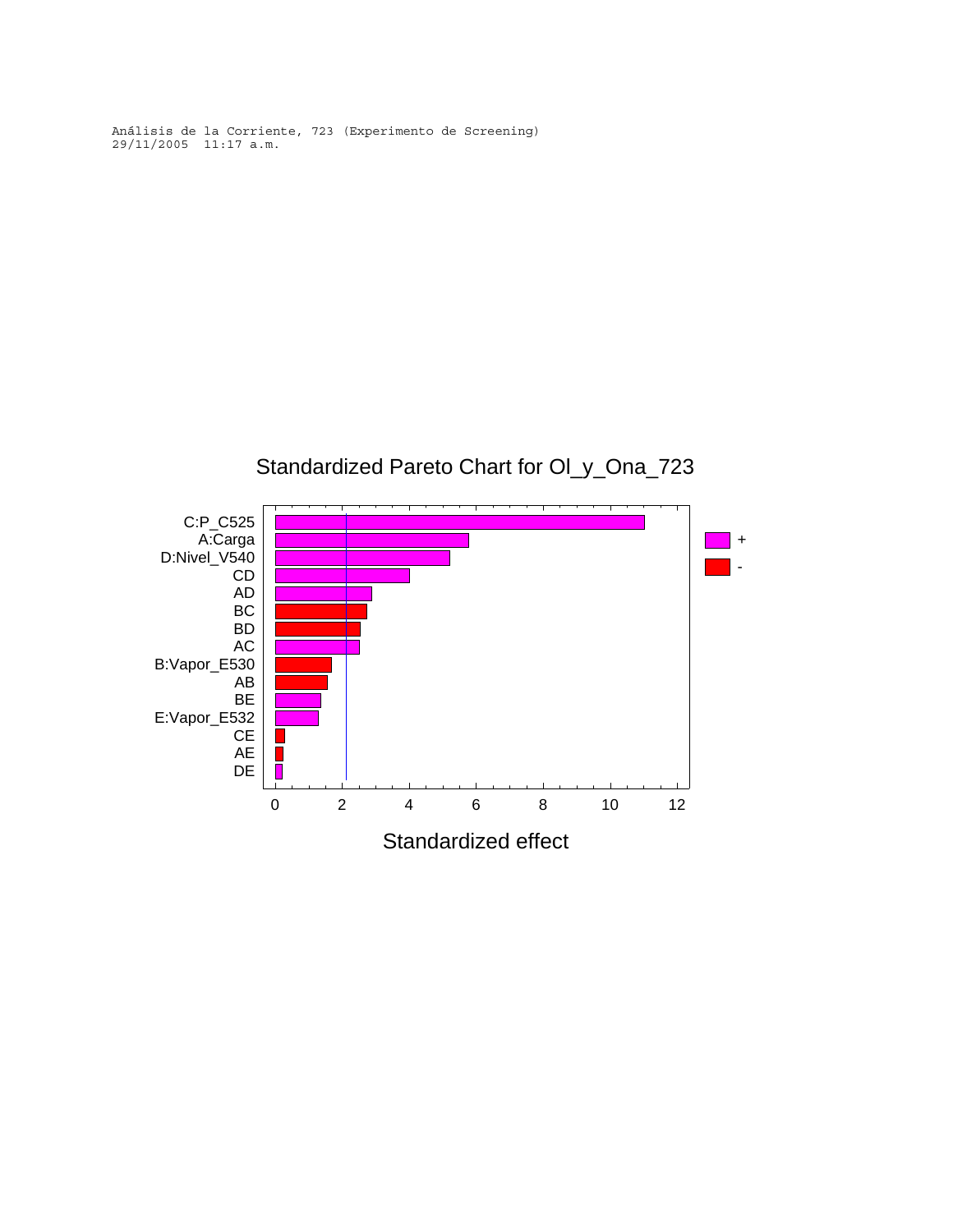o de Screening) 005 11:17 a.m.

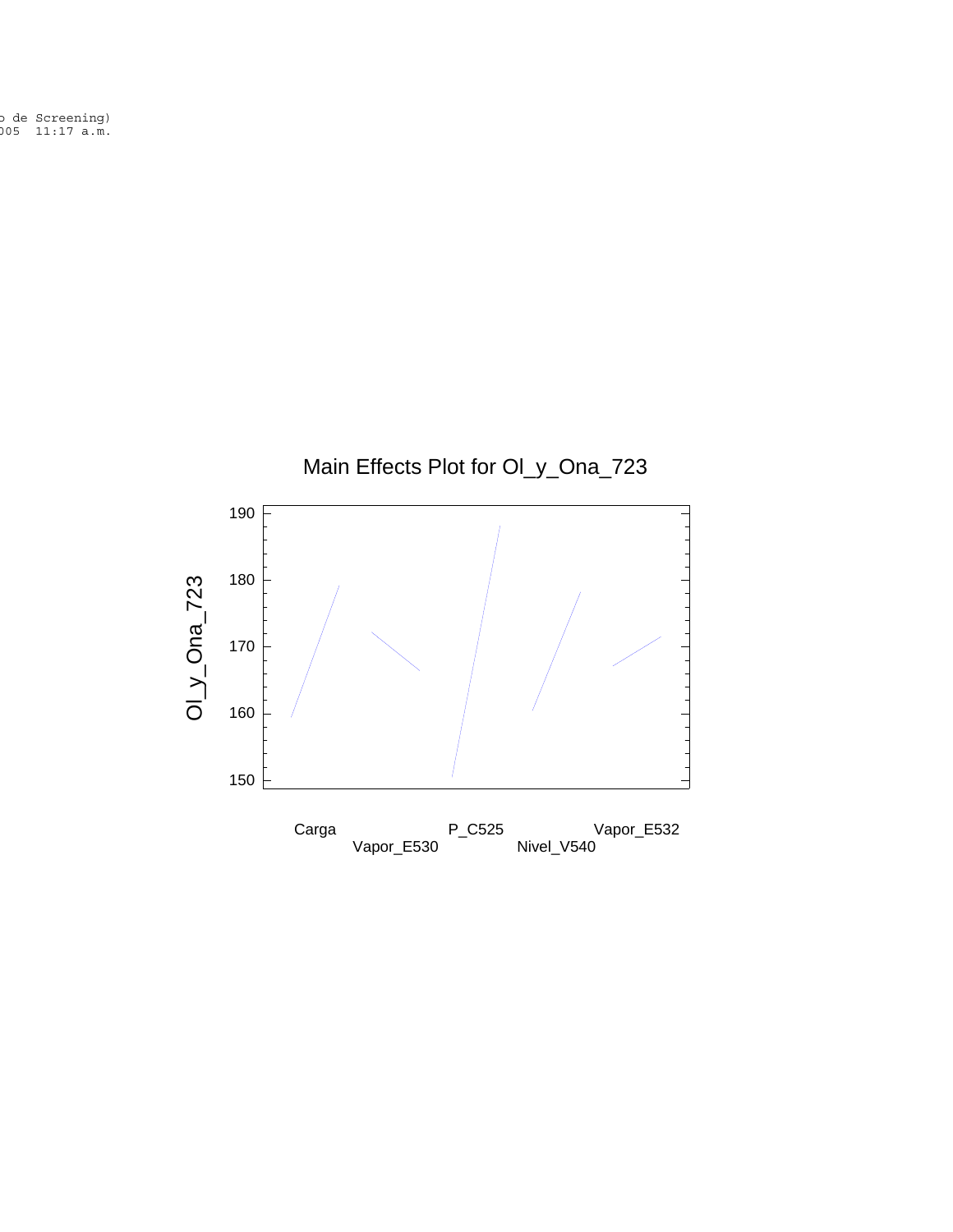o de Screening) 005 11:17 a.m.

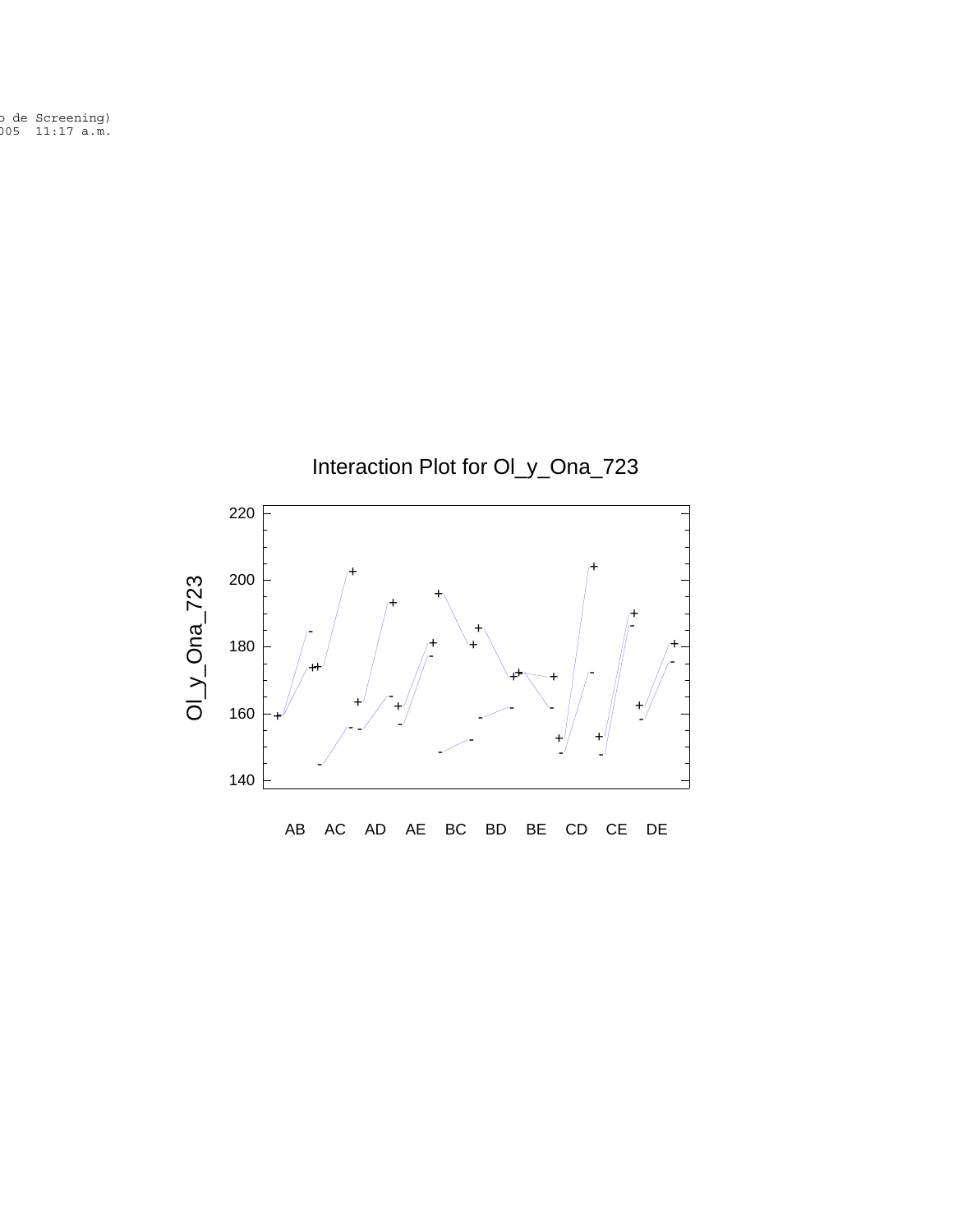o de Screening)<br>005 11:17 a.m.